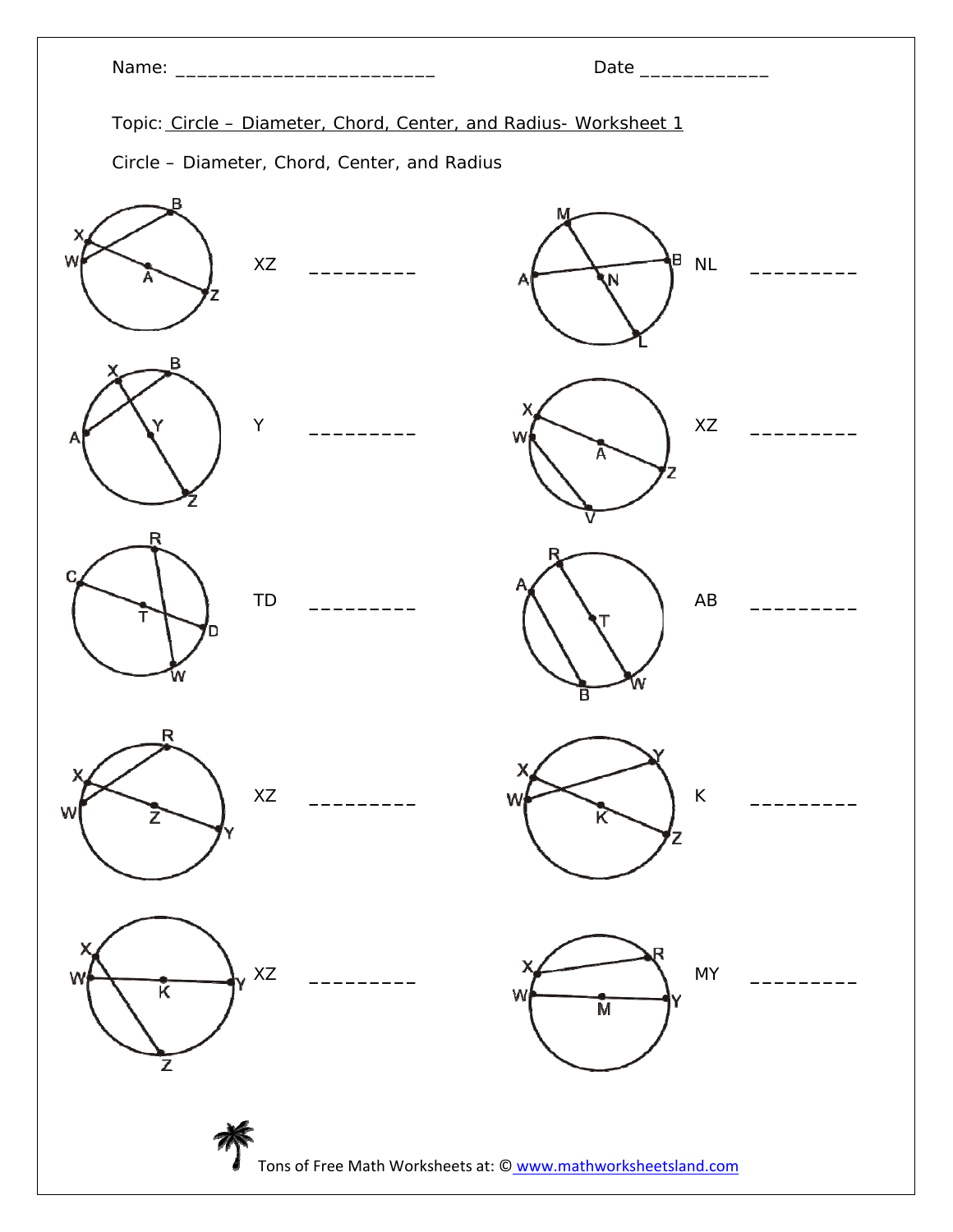|                                                                  | Date ______________              |  |  |
|------------------------------------------------------------------|----------------------------------|--|--|
| Topic: Circle - Diameter, Chord, Center, and Radius- Worksheet 2 |                                  |  |  |
| Circle - Diameter, Chord, Center, and Radius                     |                                  |  |  |
| B<br>W<br>$\boldsymbol{\mathsf{A}}$                              | w<br>Z<br>WZ<br>A                |  |  |
| W<br>YZ<br>O                                                     | $\mathsf{XQ}$                    |  |  |
| $\vee$<br>W                                                      | $\mathsf{A}\mathsf{B}$<br>B<br>Α |  |  |
| B<br>z<br>$\mathsf{X} \mathsf{Z}$<br>C                           | B<br>$\mathsf{X} \mathsf{Z}$     |  |  |
| B<br>$\mathsf C$                                                 | в<br>Z<br>XZ<br>Ċ                |  |  |
| Tons of Free Math Worksheets at: © www.mathworksheetsland.com    |                                  |  |  |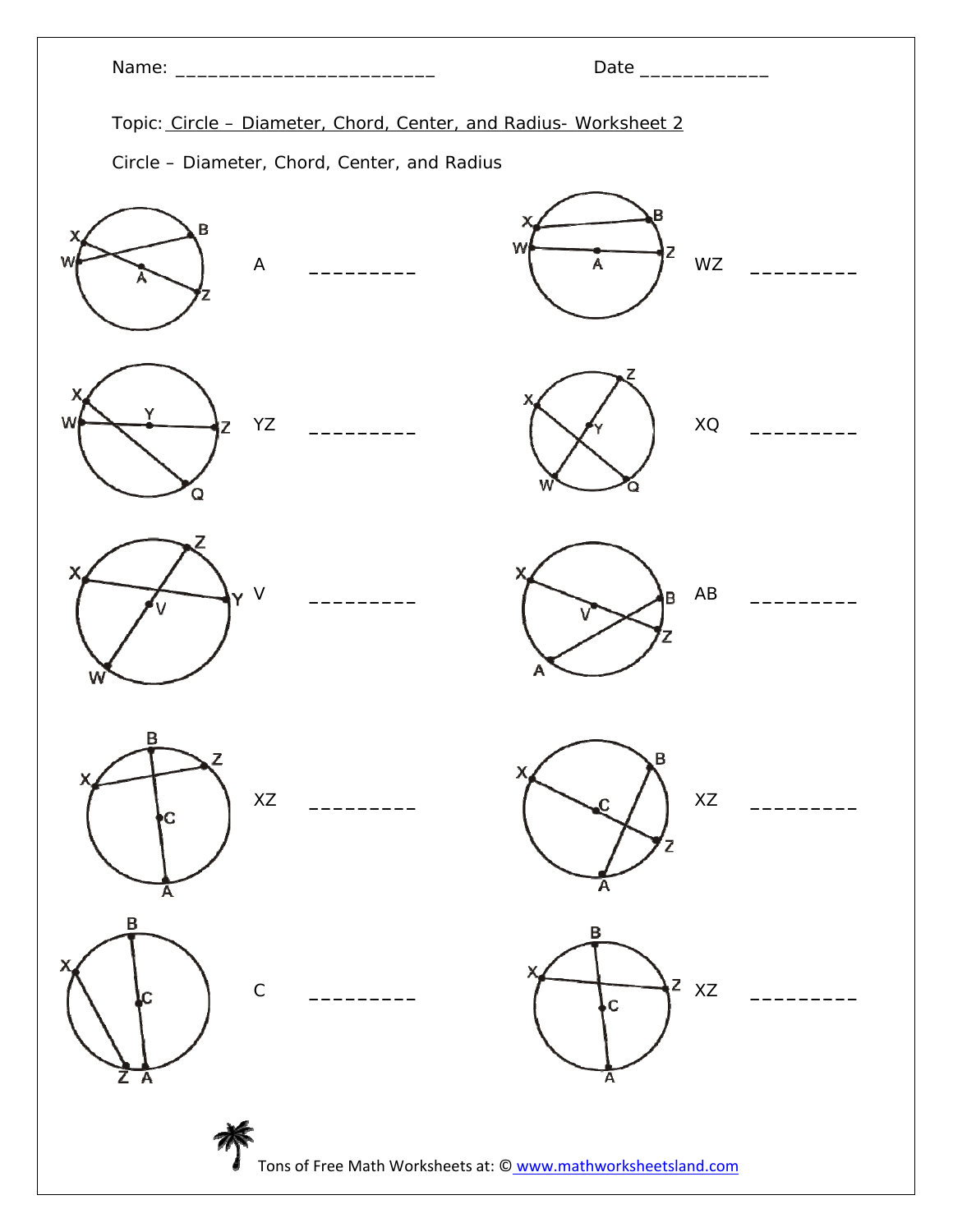|                                                                  | Date ______________                                                                                                                              |  |  |
|------------------------------------------------------------------|--------------------------------------------------------------------------------------------------------------------------------------------------|--|--|
| Topic: Circle - Diameter, Chord, Center, and Radius- Worksheet 3 |                                                                                                                                                  |  |  |
| Circle - Diameter, Chord, Center, and Radius                     |                                                                                                                                                  |  |  |
| В<br>XZ<br>$\frac{1}{1}$                                         | в<br>Υ<br>${\sf XY}$<br><u> 1989 - Johann Barnett, fransk politiker</u><br>D                                                                     |  |  |
| D<br>$\mathsf C$<br>В                                            | C<br>$\mathsf{BC}$<br>в                                                                                                                          |  |  |
| 7<br>WR<br>R,<br>W<br>Y                                          | M<br>B AB<br>N<br>A                                                                                                                              |  |  |
| Ć<br>$\mathsf Y$<br>A                                            | $\mathbb{Z}$<br>N<br>XZ<br>$\mathsf{M}% _{T}=\mathsf{M}_{T}\!\left( a,b\right) ,\ \mathsf{M}_{T}=\mathsf{M}_{T}\!\left( a,b\right) ,$<br>Ý.<br>X |  |  |
| YX<br>N<br>М                                                     | ${\sf N}$<br>М                                                                                                                                   |  |  |
|                                                                  |                                                                                                                                                  |  |  |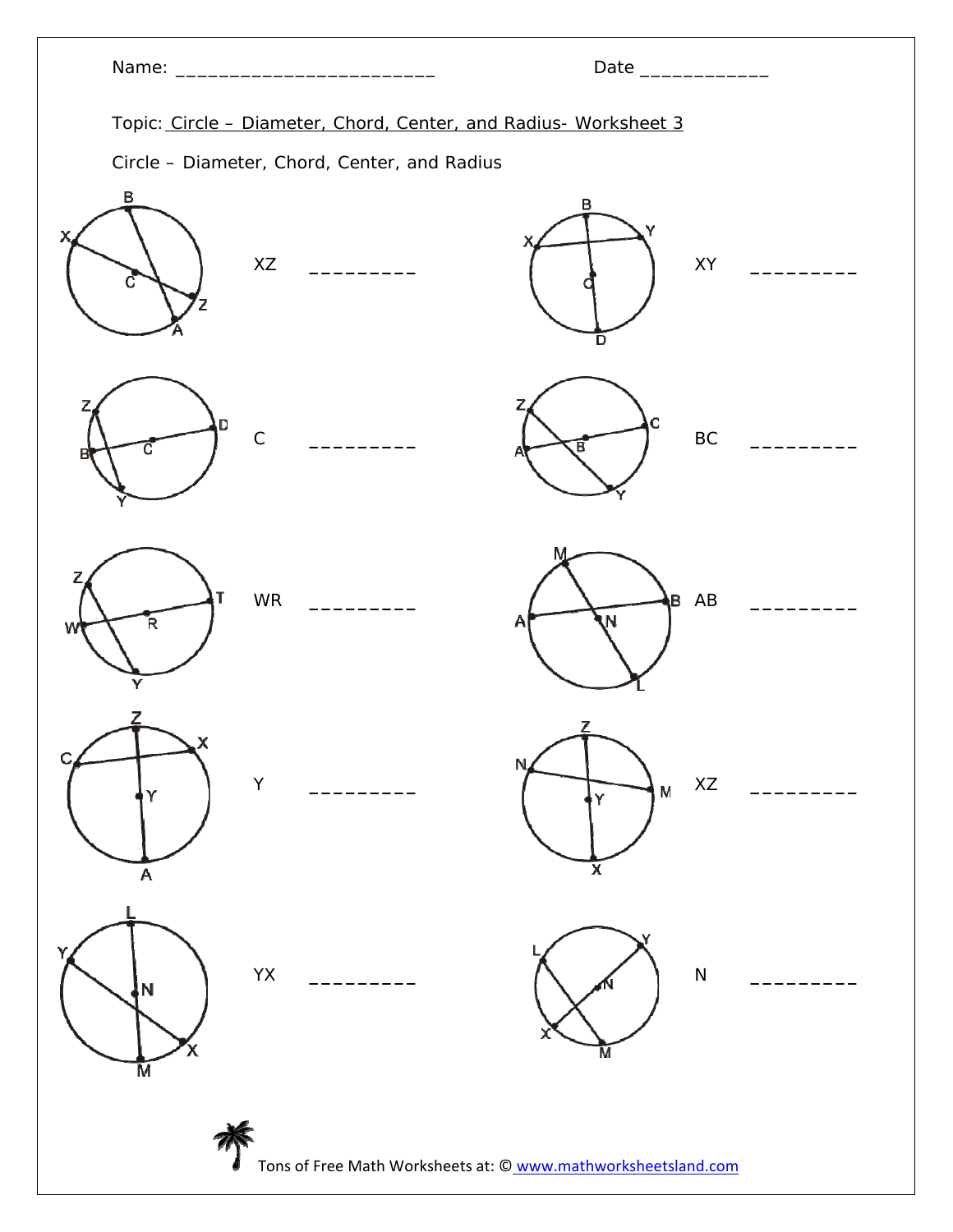|                                                                  | Date ______________                                                   |
|------------------------------------------------------------------|-----------------------------------------------------------------------|
| Topic: Circle - Diameter, Chord, Center, and Radius- Worksheet 4 |                                                                       |
| Circle - Diameter, Chord, Center, and Radius                     |                                                                       |
| Z<br>C<br>$\sf B$<br><u>and the state</u><br>Β                   | $\, {\bf B}$<br>х<br>${\sf BD}$<br>D                                  |
| XZ<br>W<br>K<br>z                                                | в<br>CZ                                                               |
| NL<br>N<br>М                                                     | 7<br>X<br>$\mathsf{A}\mathsf{Z}$<br>A                                 |
| M<br>ιB<br>${\sf N}$<br>A<br>N,                                  | z<br>N<br>$\mathsf{N}\mathsf{M}$<br>M<br>Y<br>$\overline{\mathsf{x}}$ |
| z<br>WT<br>R.                                                    | w<br>WV<br>А                                                          |